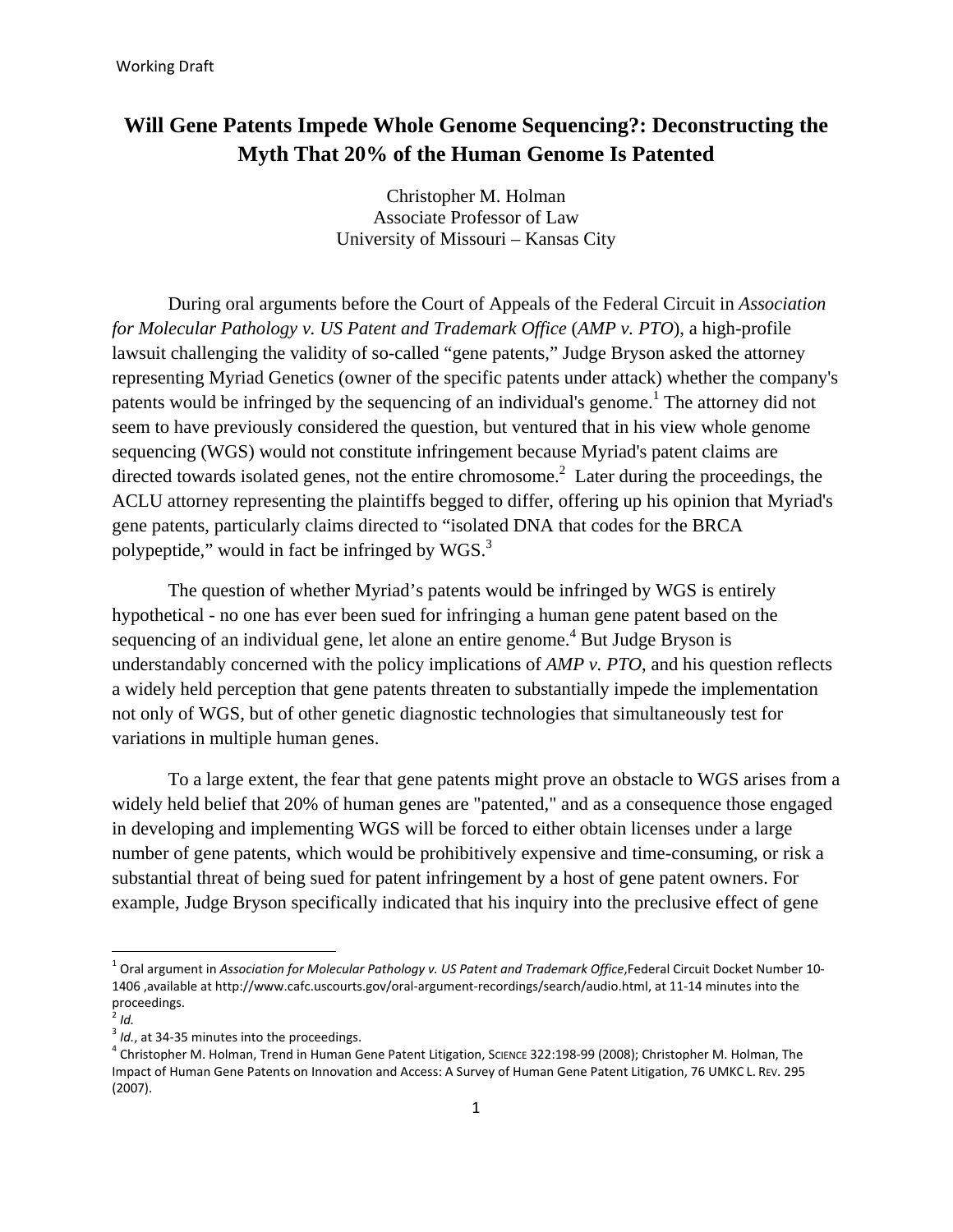patents on personal WGS was prompted by the concern that sequencing a person's genome might require obtaining licenses to hundreds or even 1000 gene patents.<sup>5</sup>

The notion that access to 20% of human genes is effectively precluded by gene patents has become something of an urban legend, and is routinely cited as fact, often without any supporting reference. <sup>6</sup> However, a review of the literature reveals that the idea stems from a single study by Jensen and Murray published in 2005 (referred to hereafter as "the Study") which purports to map the "intellectual property landscape of the human genome".<sup>7</sup> In this article, I deconstruct the Study and explain why it in no way supports a conclusion that 20% of human genes are "patented," or that WGS will result in the infringement of a plethora of gene patents. To the contrary, my analysis of the claims in a large sampling of the patents identified in the Study as "gene patents" indicates that the fear that gene patents will impede WGS has in all likelihood been greatly overstated.

#### **Deconstructing the Jensen/Murray Study**

Although Jensen and Murray state in their article that "20% of human genes are *explicitly claimed* as US IP," their supporting online materials make clear that what they actually did was identify issued US patents in which a human gene sequence, or the protein encoded by human gene sequence, was *explicitly mentioned* in the patent claims.<sup>8</sup> The critical distinction between a gene being "claimed" versus a gene being "mentioned" in a patent claim has apparently been lost on those who assume that the Study shows that 20% of human genes are patented. The mere fact that a patent claim mentions a gene sequence (or the protein encoded by it) in no way implies that the patent completely precludes access to the gene, nor does it warrant an assumption that sequencing the gene would result in patent infringement.

In order to better understand the actual significance of the Study, and more generally the potential preclusive effect of gene patents on WGS, I analyzed the claims from a random sampling of 533 of the 4270 patents identified as "gene patents" in the Study. <sup>9</sup> The 533 selected patents span the entire temporal range of the Murray and Jensen data set, from some of the earliest patents, issued in 1993, to the most recent issued in 2005 (the year they conducted the

<sup>5</sup> Oral argument in *Association for Molecular Pathology v. US Patent and Trademark Office*, at 11-14 minutes into the proceedings.

<sup>&</sup>lt;sup>6</sup> See, for example, Sam Kean, *The Human Genome (Patent) Project*, 331 Science 530 (2011)(making unsupported assertion that 20% of human genes are patented).

<sup>&</sup>lt;sup>7</sup> Kyle Jensen & Fiona Murray, *Intellectual Property Landscape of the Human Genome*, 310 Science 239 (2005).<br><sup>8</sup> Mars specifically, they conducted an automated coareh to identify all US patents resiting the cononical ter

<sup>8</sup> More specifically, they conducted an automated search to identify all US patents reciting the canonical term "SEQ ID NO." in the claims, and wherein the "SEQ ID NO." term is used in conjunction with a specific genetic sequence corresponding to a known human gene. Jensen & Murray's Supporting Online Materials, available at http://www.sciencemag.org/cgi/data/310/5746/239/DC1/1 (last visited March 26, 2010).

 $9$  Kyle Jensen generously provided me with a spreadsheet listing all of the patents identified in their study, and granted me permission to post the data on the Internet. It is available through Google documents at

https://spreadsheets.google.com/spreadsheet/ccc?key=0At\_llJGo9WK0dG00dUh4WXlNcm5UeFpKcTNtMEhraVE&hl=en\_US (last visited July 18, 2011).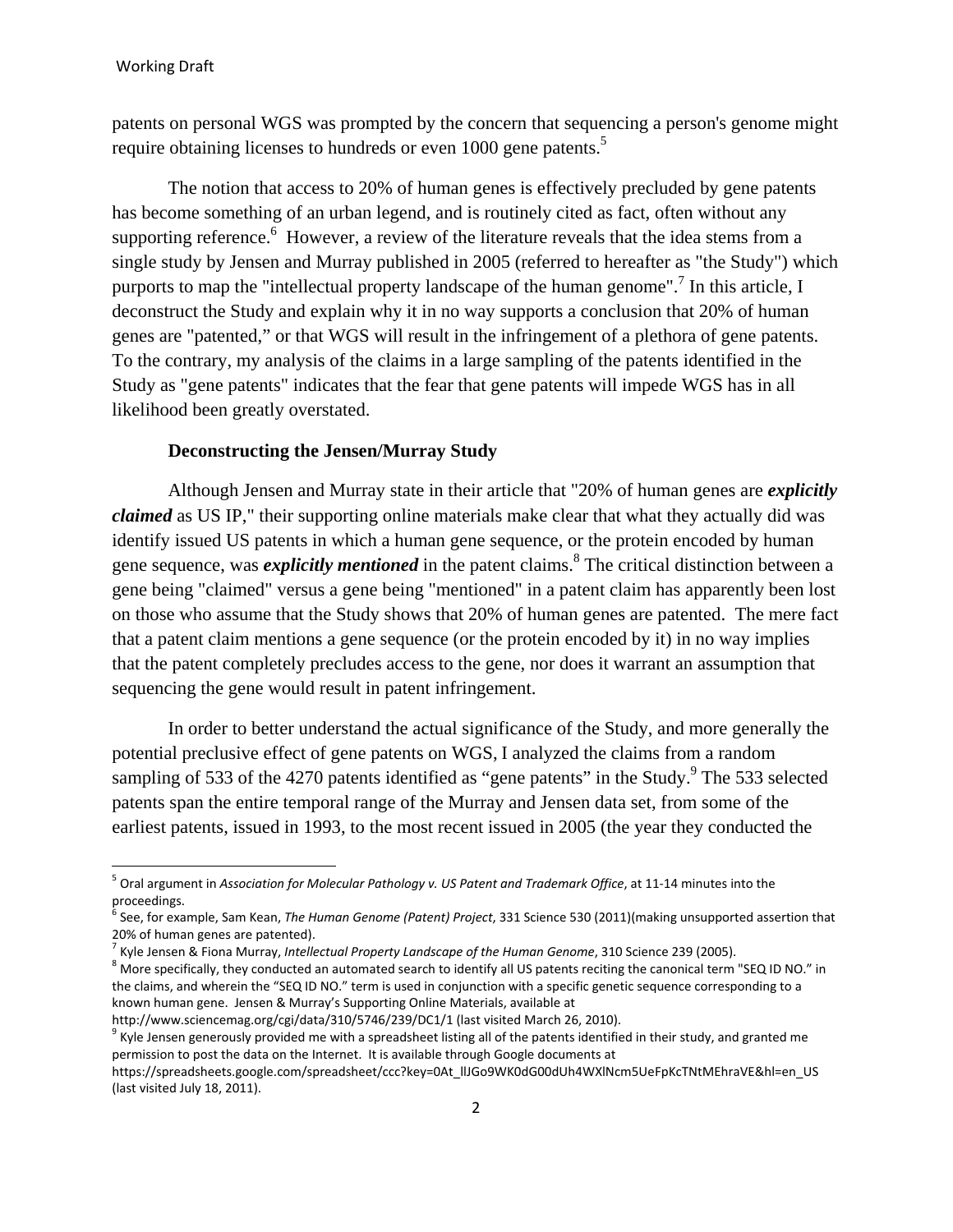Study).<sup>10</sup> After reviewing the patent claims, I assigned the patents to three relevant (and sometimes overlapping) categories based on the nature of the subject matter encompassed by the claims.

To summarize, Category I comprises the substantial number of patents in the sampling that do not include a single claim that could under any circumstance be infringed by any form of genetic testing, including not only genetic testing that involves DNA sequencing, but more generally other methods, such as those that involve measuring gene expression by RNA hybridization. Category II comprises patents that include one or more product claims that purport to encompass a DNA molecule corresponding in sequence to at least some portion of a human gene. Category III comprises patents with one or more method claims that appear to have at least some potential for being infringed by some form of genetic testing, although not necessarily by DNA sequencing. A more detailed discussion of the patents falling within the three categories is provided below.

As a preliminary matter, it is important to recognize that interpreting patent claims outside the context of patent infringement litigation is a notoriously unpredictable process, and as a practical matter it is generally impossible to definitively state the precise scope of the subject matter covered by the claims in these patents. The vagaries of claim interpretation have been well documented, and are reflected in the high rate at which the Court of Appeals of the Federal Circuit reverses the claim interpretation rulings of district courts (and it is not uncommon for the Federal Circuit judges to disagree amongst themselves as to the proper interpretation of a claim).<sup>11</sup> Indeed, the ambiguity of the scope of coverage defined by patent has led some, including at times the Federal Trade Commission, to characterize patents as nothing more than "probabilistic" property rights.<sup>12</sup> The uncertainty is especially pronounced with respect to gene patents, which have rarely been litigated, particularly in the context of genetic testing, as a consequence of which there is little guidance to be found in the case law.<sup>13</sup> This explains why Judge Bryson was unsure whether individual WGS would infringe Myriad's claims, and the two attorneys could plausibly give diametrically opposite answers - in fact, nobody knows for sure.

 $^{10}$  Supporting online materials for this article provide the entire list of patent identified in the Study, as well as a list of the patents I specifically analyzed. The sampling excludes patents assigned to Incyte, which were studies separately, as discussed below.

<sup>11</sup> David L. Schwartz, Practice Makes Perfect? *An Empirical Study of Claim Construction Reversal Rates in Patent Cases*, 107 Michigan Law Review 223 (2008); *Phillips v. AWH Corp.*, 415 F.3d 1303 (Fed. Cir. 2005) (en banc). <sup>12</sup> Petition for Writ of Certiorari at 16-17, FTC v. Schering-Plough Corp.,

<sup>126</sup> S. Ct. 2929 (2006) (No. 05-273)( citing Mark A. Lemley & Carl Shapiro, *Probabilistic Patents*, 19 J. Econ. Perspectives 75 (2005)), available at

http://www.ftc.gov/os/2005/08/050829scheringploughpet.pdf (last visited July 12, 2011).See also Christopher M. Holman, *Do* 

<sup>&</sup>lt;sup>13</sup> Christopher M. Holman, Trend in Human Gene Patent Litigation, SCIENCE 322:198-99 (2008); Christopher M. Holman, The Impact of Human Gene Patents on Innovation and Access: A Survey of Human Gene Patent Litigation, 76 UMKC L. REV. 295 (2007).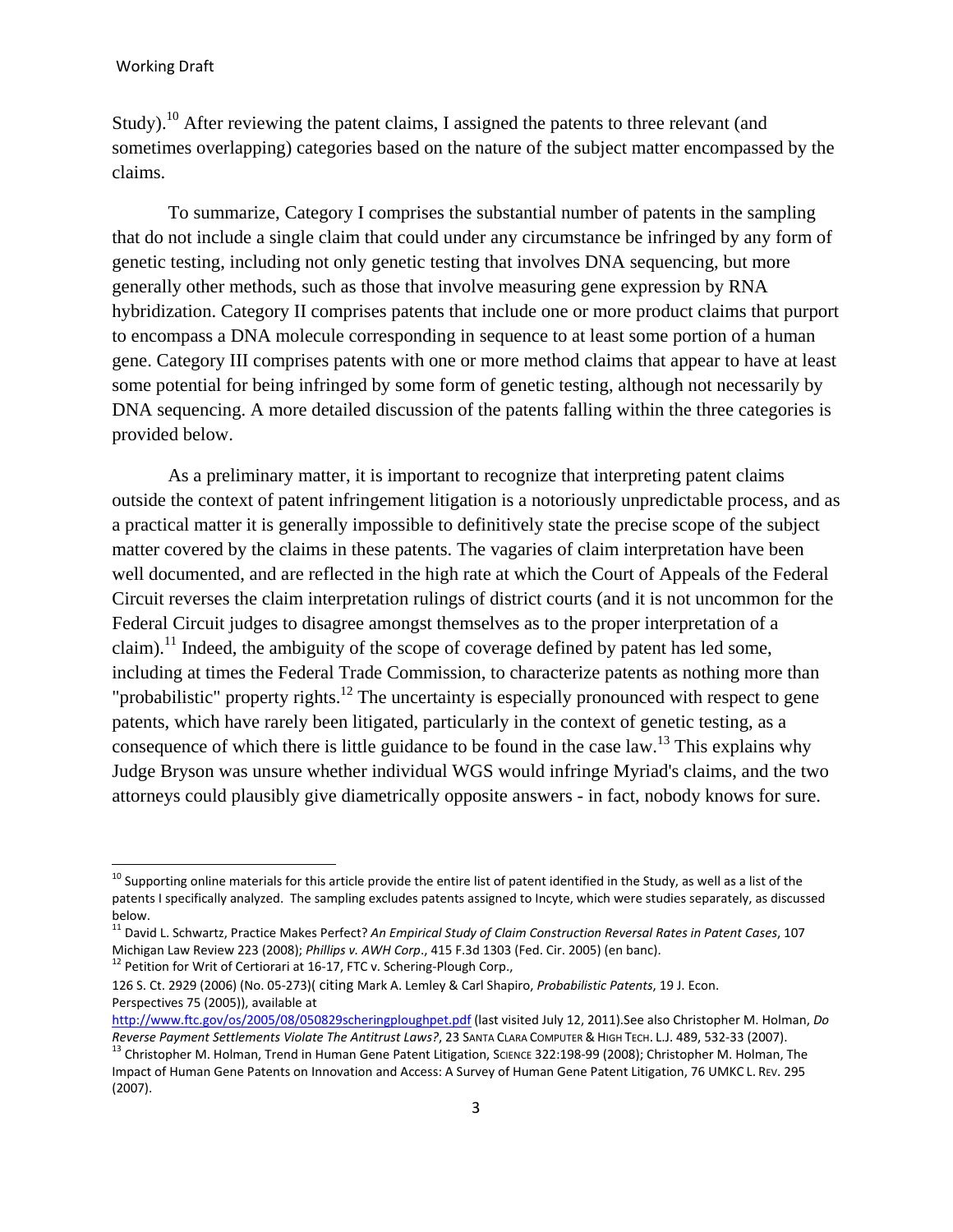l

 Nonetheless, the scope of patent claims is delimited by their text, and language used to claim an invention can only be stretched so far. As explained below, it is clear from a facial reading of the claims that many of the "gene patents" identified in the Study would not be infringed by DNA sequencing under any plausible interpretation. In fact, to varying degrees there is reason to believe that few if any of the patents analyzed include claims that a court would necessarily find valid and infringed by all forms of DNA sequencing.

## **Category I: Patents That Would Clearly Not Be Infringed by Genetic Testing**

140 of the 533 patents in the sampling fall into Category I, including 96 that should not be characterized as "gene patents" under even the most expansive interpretation of this amorphous but widely used nomenclature. These patents are directed primarily towards proteins and methods of using proteins, and were spuriously identified as gene patents by the methodology employed in the Study because the amino acid sequence of the protein was referenced in the claim by a "SEQ ID NO." that also happened to be associated with the gene encoding the protein.<sup>14</sup>

Category I also includes 44 patents that mention DNA sequences, and thus might plausibly be characterized as gene patents, but that clearly would not be infringed by any form of genetic testing. Some of these patents were flagged in the Study because they have claims directed towards cells or organisms that have been genetically modified by the introduction of a DNA sequence encoding a human gene.<sup>15</sup> Others are directed towards a fusion gene (man-made recombinant constructs made by fusing together gene sequences in a manner that does not occur in nature), or a vaccine, or a specific complex between a DNA molecule and a protein.<sup>16</sup> Some of the patents in this category are directed towards specific methods of using or analyzing DNA, but were classified as gene patents solely because they include a dependent claim covering use of the method in connection with a specific human gene sequence.<sup>17</sup>

While none of these 140 patents in Category I could be infringed by genetic testing or WGS, they were all tallied as gene patents in the Study, and as a result all of the genes

<sup>&</sup>lt;sup>14</sup> Since 1990, the PTO has required patent applicants to identify most protein and DNA sequences by means of a sequence ID number, using the canonical term "SEQ ID NO." The Study identified patents having claims that include the term "SEQ ID NO.," and wherein the SEQ ID NO. was associated with a known human gene. However, sometimes the same SEQ ID NO is used to refer not only to the gene sequence, but also the amino acid sequence of the protein encoded by the gene, which led to these spurious hits. An example of a patent misidentified as a gene patent in the Study owing to a claim identifying a protein sequence by SEQ ID NO. is US Patent number 5, 843,888 (Claim 1. A non-naturally occurring mutant human hemoglobin wherein the valine residue at position 96 of the alpha chain (SEQ ID NO: 1) is replaced by a tryptophan residue.) <sup>15</sup> See, e.g., US Patent Numbers 5,861,310 and 5,932,780.

<sup>16</sup> See, e.g., US Patent Numbers 5,712,121; 6,537,594; and 5,670,621.

<sup>17</sup> See, e.g., US Patent number 5,821,089 (Claim1. A method of incorporating an amino acid analog into at least one polypeptide produced by a cell selected from the group consisting of prokaryotic cell and eukaryotic cell comprising: providing a cell selected from the group consisting of a prokaryotic cell and eukaryotic cell; providing hypertonic growth media containing at least one amino acid analog selected from the group consisting of trans-4-hydroxyproline and 3-hydroxyproline; and contacting the cell with the growth media wherein the at least one amino acid analog is assimilated into the cell and incorporated into least one polypeptide.).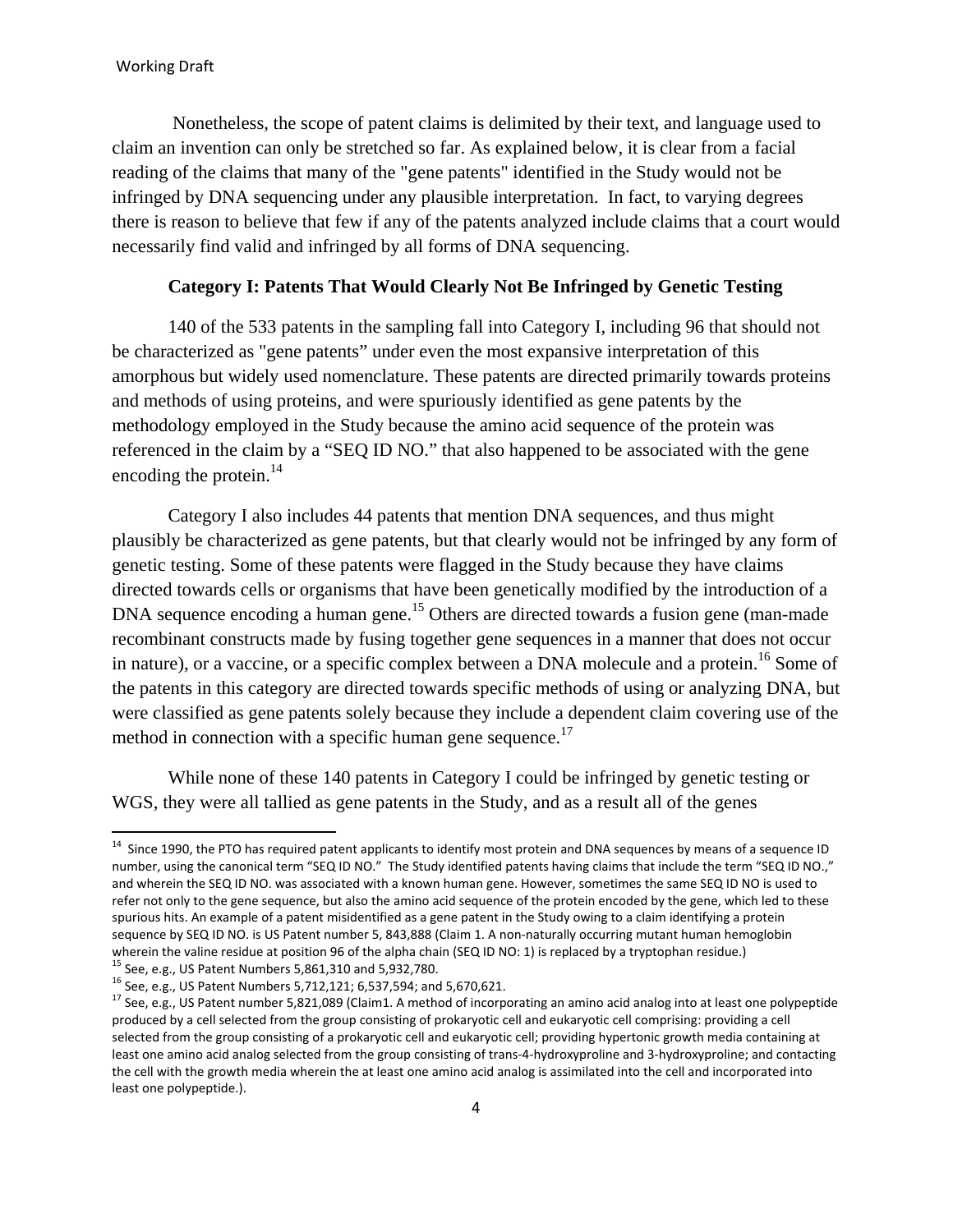corresponding to the DNA and protein sequences referenced in the claims were classified as "patented," thus contributing to the myth that 20% of human genes are patented.

### **Category II: Patents with Product Claims Covering DNA Molecules**

366 of the 533 patents fall into Category II, which comprises any patent that includes at least one product claim that covers a DNA molecule having a sequence that Jensen and Murray found to be associated with a naturally occurring human gene, or some portion thereof. These are the quintessential human gene patents that most people probably envision when they think of genes being patented, and many [presumably non-lawyers] have apparently jumped to the conclusion that such patents would necessarily be infringed by any testing or use of the "claimed" gene.<sup>18</sup> But this is an unwarranted assumption. These patents claim molecules, not genes *per se*, and would only be infringed by a DNA sequencing methodology that necessarily entails "making or using" the DNA molecule defined by the claim.<sup>19</sup>

For example, claims to DNA molecules having the sequence of a naturally occurring human gene are almost invariably limited to forms of the DNA that are isolated, purified and/or recombinant (of these limitations, "isolated" appears to be by far the most commonly used). The inclusion of these limitations is critical - it is well-established that a DNA molecule cannot be claimed in a manner that would cover the molecule as it exists in nature, e.g., as a gene residing in its normal location on a human chromosome. DNA sequencing will only constitute infringement of a claim to an isolated DNA molecule if the sequencing methodology involves the isolation of the entire DNA molecule as defined by the claim. To my knowledge, after extensive research, no court has ever interpreted a claim to an isolated or purified DNA molecule so broadly, and such a claim has never been found infringed by DNA sequencing. In fact, there are judicial decisions that, while not directly on point, suggest that a court might very well interpret a claim to isolated DNA in a relatively narrow manner such that it would not be infringed by at least some forms of DNA sequencing, particularly certain next-generation technologies that do not require the amplification of DNA.<sup>20</sup>

In normal parlance, isolation of a naturally occurring molecule arguably implies not only separating it from its native context, but doing so in a manner that results in some sort of preparation in which the isolated molecule is known to be present, and thus available for retrieval and further processing or use at a later time. A Dutch court recently took this approach in interpreting a claim broadly reciting an isolated gene, rejecting the patent owner's argument that

<sup>&</sup>lt;sup>18</sup> See, e.g., Statement of Dr. Mark Grodman, CEO of Bio-Reference Laboratories, Inc. before the House Judiciary Subcommittee on Courts, the Internet and Intellectual Property in Connection with its hearing on "Stifling or Stimulating-The Role of Gene Patents in Research and Genetic Testing" (October 30, 2007), available at<br>http://judiciary.house.gov/hearings/pdf/Grodman071030.pdf (last visited May 3, 2011).

<sup>&</sup>lt;sup>19</sup> Christopher M. Holman, Gene Patents under Fire: Weighing the Costs and Benefits, book chapter in Biotechnology and<br>Software Patent Law: A Comparative Review on New Developments (publication anticipated in 2011).

<sup>&</sup>lt;sup>20</sup> See, e.g., Synaptic Pharmaceuticals v. MDS Panlabs ,265 F. Supp. 2d 452 (D.N.J. 2002).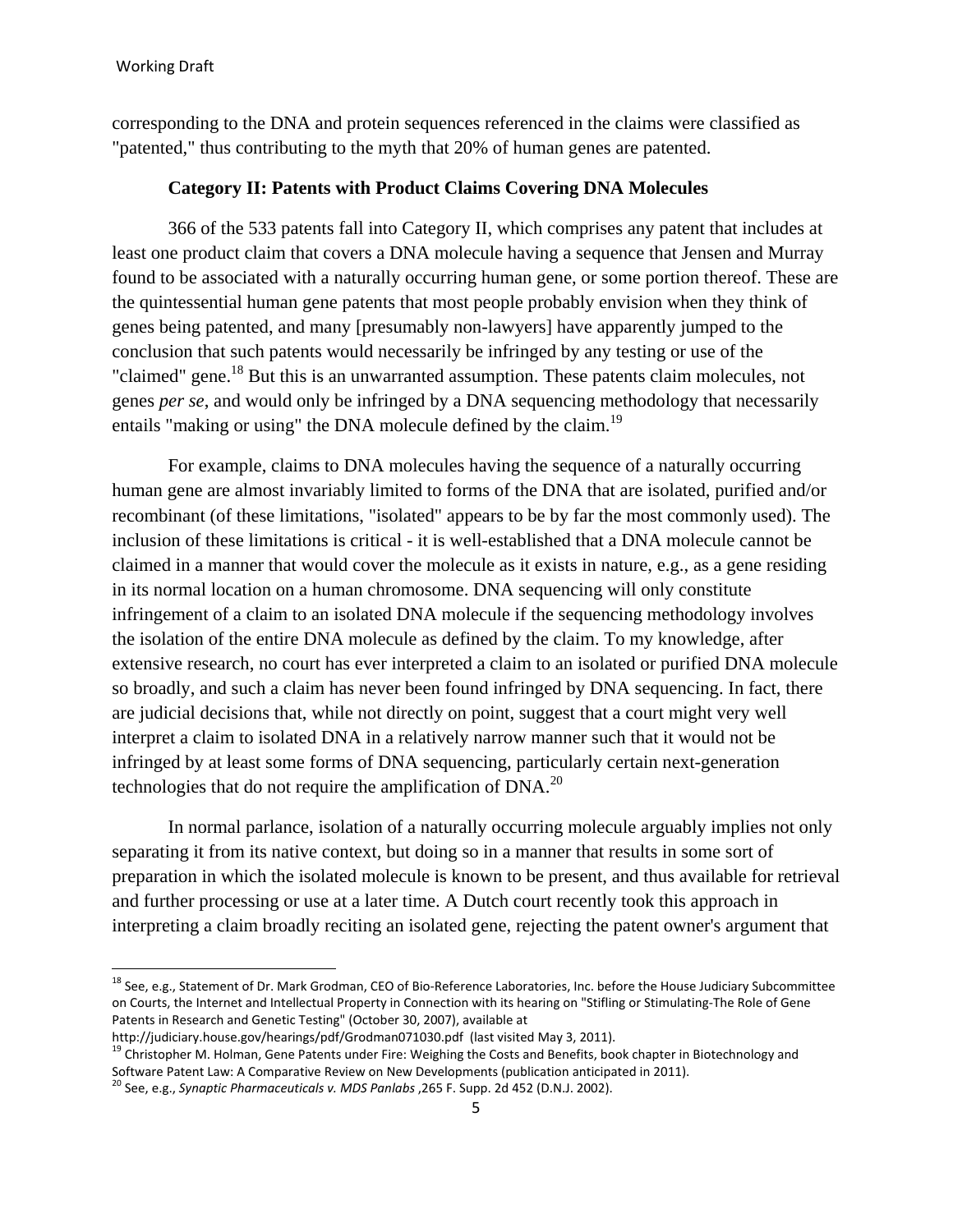the claim encompasses any DNA sequence removed from its natural environment, and concluding that "the average person skilled in the art would understand the term isolated DNA as DNA that has been retrieved from the cell (core) of an organism for further treatment in a manner as is usual in the relevant profession."<sup>21</sup> Based on this interpretation, this gene patent claim was found not to be infringed, illustrating that gene patents do not necessarily cover all recombinant uses of the claimed gene. $^{22}$ 

If a court were to interpret a limitation such as "isolated" in this relatively narrow manner, it seems doubtful that all forms of DNA sequencing would be found infringing. Largescale DNA sequencing methodologies, such as those that would be applied to the sequencing of entire genomes, generally do not require the "isolation" of defined preparations of DNA. This is particularly the case with respect to some of the next-generation sequencing technologies. For example, the Pacific Biosciences gene sequencing technology relies on the observation of DNA synthesis as it occurs on an immobilized DNA polymerase, thus requiring no discernible isolation of defined DNA molecules. $^{23}$ 

In order for all modes of DNA sequencing to result in infringement of claims to isolated DNA molecules, the term "isolated" would have to be given a very broad interpretation, so as to basically encompass any form of DNA existing in a form distinct from its native environment. The Dutch court mentioned above rejected such a broad interpretation, but that does not mean that a US court might not reach a different outcome, at least with respect to some claims directed to isolated DNA molecules. In fact, the district court in *AMP v. PTO* adopted a very broad interpretation for "isolated" in the Myriad patent claims, apparently based on a definition of the term in the corresponding patent specifications.<sup>24</sup> But the court appears to have devoted little attention to that particular issue, and it is hard to say whether this definition would stand if challenged on appeal. Moreover, it does not necessarily mean that such a broad interpretation of "isolated" would be applied to DNA claims in general, particularly in different patents in which the specification defines the term "isolated" more narrowly, either explicitly or implicitly.

In any event, a broad interpretation of a term such as "isolated" could be a double-edged sword. In general, the broader a claim is interpreted the more likely it is to be invalidated by a

<sup>21</sup> *Monsanto Technology LLC v. Cefetra BV*, Court of Justice of the European Union, Case C-428/08, discussed on Holman's Biotech IP Blog http://holmansbiotechipblog.blogspot.com/2010/07/monsanto-v-cefetra-eu-court-of-justice.html, last visited May 3, 2011.

<sup>22</sup> See also Christopher M. Holman, *Learning from Litigation: What Can Lawsuits Teach Us About the Role of Human Gene Patents in Research and Innovation?*, 18 KAN. J.L. & PUB. POL'Y 215 (2009)(identifying multiple instances wherein an asserted human gene patent was found not to have been infringed.

<sup>&</sup>lt;sup>23</sup> SMRT<sup>™</sup> Technology, Pacific Biosciences Website, http://www.pacificbiosciences.com/smrt-biology/smrt-technology (last<br>visited July 11, 2011).

<sup>&</sup>lt;sup>24</sup> The Association for Molecular Biology, et al. v. United States Patent and Trademark Office, et al., 702 F.Supp.2d 181 (SDNY 2010).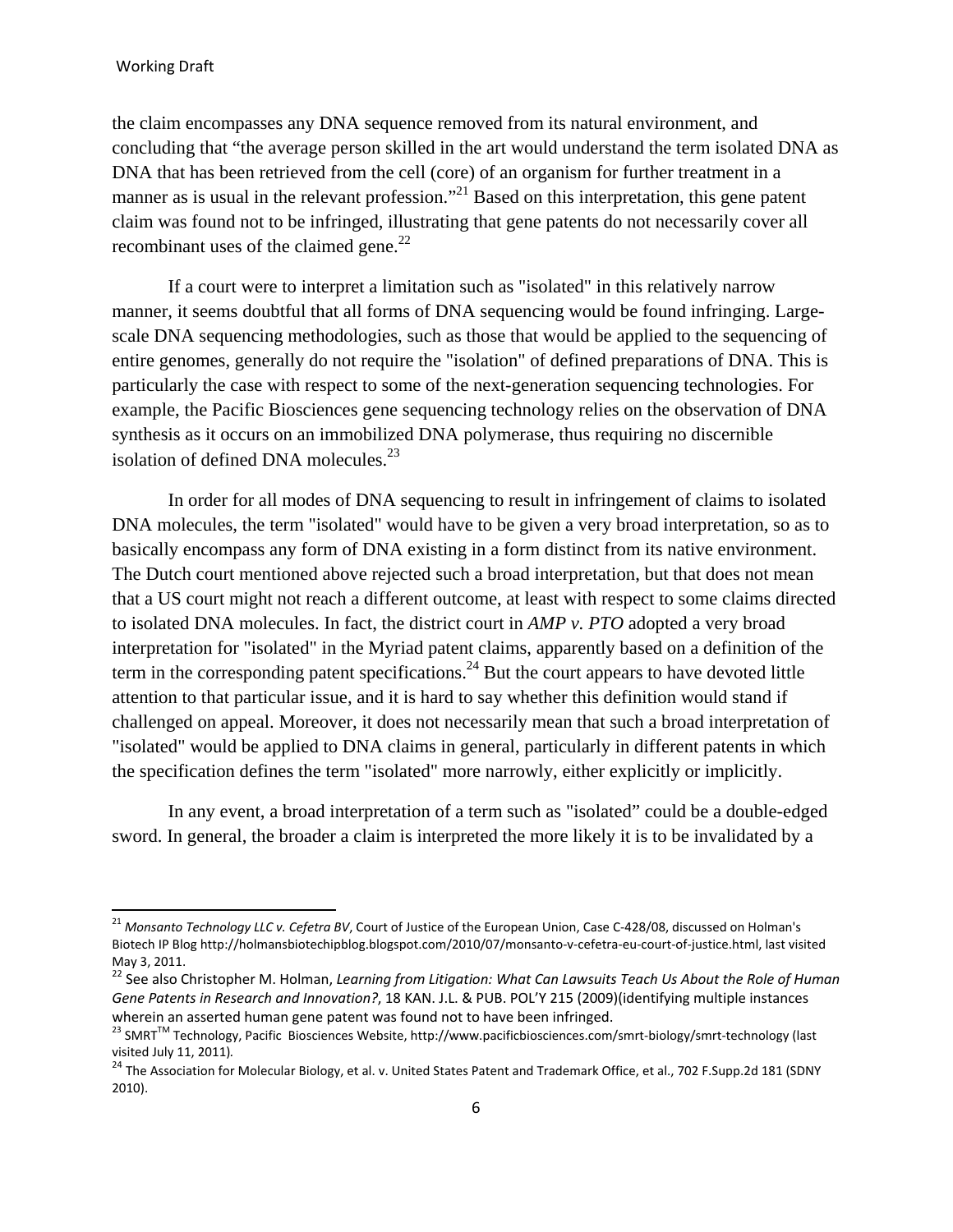court during litigation, for failure to comply with one or more requirements of patentability.<sup>25</sup> For example, in order to be patentable a claimed invention must be novel and nonobvious. The actual legal analysis would be quite complex, but the fundamental principle is straightforward: in general, subject matter that would infringe a patent claim after the patent issues will invalidate the patent if it occurred prior to the date of invention.

This implies that a claim reciting isolated naturally occurring DNA, if interpreted very broadly, might prove vulnerable to invalidation based on activities that occurred prior to the patent, such as electrophoretic separation of genomic DNA fragments(e.g., in Southern blotting), or the creation of genomic DNA libraries in vectors such as cosmids. Both of these techniques were widely used and reported long before any of these gene patents were filed, and inherently involve the isolation of large fragments of genomic DNA from their native environment. A fullblown legal analysis is beyond the scope of this paper, but the interested reader is directed to some recent Federal Circuit decisions clearly establishing that prior art need not explicitly describe a claimed feature of an invention in order to invalidate a claim covering subject matter inherently described in the prior art.<sup>26</sup> The 2005 *In re Crish* decision is particularly on point, because it unambiguously establishes that a prior art reference need not disclose the sequence of a DNA molecule in order to invalidate by anticipation.27

A very broad interpretation of terms such as "isolated" could also raise substantial validity issues under the enablement and written description requirements.<sup>28</sup> These doctrines have been increasingly invoked in recent years to prevent inventors from claiming "more than they invented," especially with respect to inventions based on fundamental biological discoveries.<sup>29</sup> It is very possible that if a claim were interpreted so broadly as to cover essentially any and all forms of a DNA molecule removed from its native context in the genome, a court would invalidate the claim under one of these doctrines.

Furthermore, even if a mode of DNA sequencing were found to necessarily entail the "isolation" (as that term is defined by a court) of a claimed DNA molecule, there are other limitations in many gene patent claims that would appear to preclude infringement by DNA sequencing. For example, many of the patents only include claims covering an isolated cDNA molecule encoding a full-length protein. Most genomic genes include introns, which would be present in any isolated DNA arising in the course of sequencing a human genome, and thus avoid infringement of claims limited to full-length cDNA. My review of hundreds of gene patents

<sup>25</sup> F Scott Keiff, *Patents for Environmentalists*, 9 WASH. U. J. L. & POL'Y 307, 310 (2002) (explaining Judge Giles S. Rich's famous statement that "the stronger a patent the weaker it is and the weaker a patent the stronger it is").<br><sup>26</sup> Cases applying the doctrine of "inherent anticipation" include In re Cruciferous Sprout Litigation, 301 F3d 1343 (Fe

<sup>2002);</sup> *Schering v. Geneva Pharmaceuticals*, 339 F.3d 1373 (Fed. Cir. 2003); *SmithKline Beecham v. Apotex*, 403 F.3d 1331 (Fed. Cir. 2005)

<sup>&</sup>lt;sup>27</sup> In re Crish, 393 F.3d 1253 (Fed. Cir. 2005)(finding patent claim invalid for lack of novelty even though prior art did not disclose sequence of claimed DNA).<br> $^{28}$  35 USC 112 is the statutory basis for the enablement in written description requirements.

<sup>&</sup>lt;sup>29</sup> Amaen v. Chugai, 927 F.2d 1200 (Fed. Cir. 1991); Ariad v. Eli Lilly, 560 F.3d 1566 (Fed. Cir. 2009).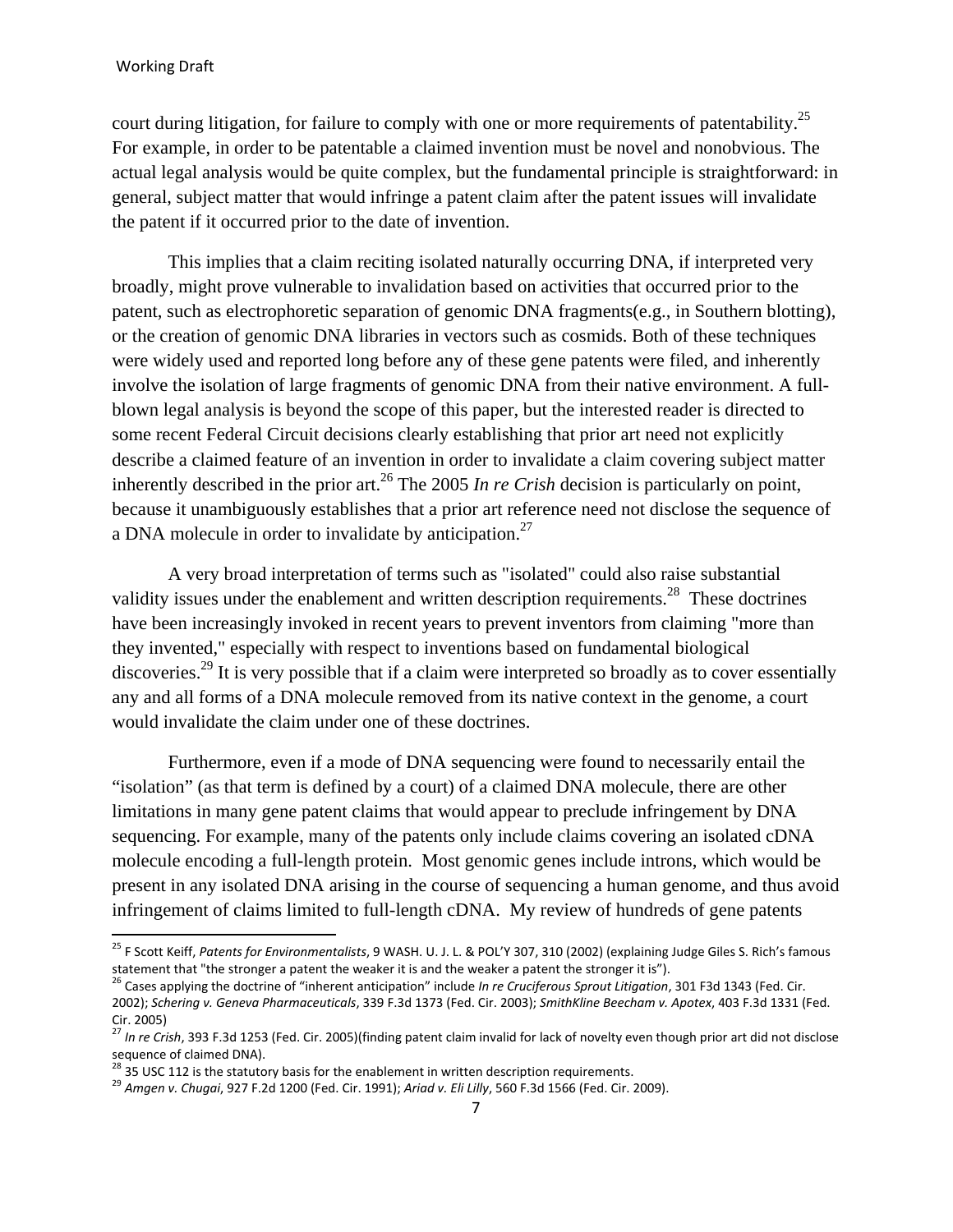indicates that most gene patents are based on the isolation and sequencing of cDNA, rather than genomic DNA, and thus should not be interpreted so broadly as to cover genomic DNA. The U.S. government apparently shares this view - during arguments before the Federal Circuit in *AMP v. PTO* an attorney representing the U.S. government stated that a "vast majority" of the claims to isolated DNA that have been issued by the PTO are to "cDNA, recombinant DNA, process claims and the like," and hence would not cover genomic DNA (and thus, by implication, genome sequencing).  $30<sup>30</sup>$ 

In a large number of Category II patents, the DNA product claims only cover DNA encoding a full-length protein. Proteins are generally at least 100 (and typically several hundred or more) amino acids in length, which means that the claims would only cover DNA molecules at least 300 bases in length (and more often much longer). In practice, gene sequencing typically does not involve isolating the full-length gene as a single molecule, because only fragments of the full-length gene are physically sequenced. The sequence of the full-length gene is then determined by piecing together the sequence information for the fragments. For example, as Robert Cook-Deegan and I pointed out in an amicus brief filed in *AMP v. PTO*, conventional BRCA genetic testing involves amplifying and sequencing fragments of the full-length gene (amplicons), and hence does not appear to infringe Myriad's patent claims that only cover DNA encoding the full-length BRCA protein.<sup>31</sup> Large-scale DNA sequencing protocols (of the type that would be used for WGS) can involve relatively short sequencing reads, which would only necessitate the isolation of relatively short fragments of genomic DNA, irrespective of how broadly the term "isolated" is interpreted. Yet another reason to believe that at least some forms of genomic DNA sequencing would not be found infringing of many Category II patents.

On their face, the broadest Category II claims would appear to be those that explicitly claim any polynucleotide comprising a fragment of a gene sequence. These claims often purport to cover not only the isolated fragment, but any isolated DNA molecule that includes within its sequence the claim fragment, such as a larger fragment, the full-length genomic DNA, or even potentially a large stretch of genomic DNA encompassing the gene. In some cases, the fragments are relatively long, extending many hundreds of bases and thus not likely to be infringed by DNA sequencing of relatively short fragments of genomic DNA, as discussed above in connection with claims directed to full-length coding sequences. However, a relatively small but still substantial number of Category II patents include claims directed to quite small fragments -

<sup>30</sup> Oral argument in *Association for Molecular Pathology v. US Patent and Trademark Office*,Federal Circuit Docket Number 10- 1406 , available at http://www.cafc.uscourts.gov/oral-argument-recordings/search/audio.html, at 55-56 minutes into the proceedings.

<sup>&</sup>lt;sup>31</sup> Brief of *Amici Curiae* Christopher M. Holman and Robert Cook-Deegan, Association for Molecular Pathology v. US PTO, Federal Circuit Docket Number 2010-1406, available at

https://docs.google.com/fileview?id=0B9\_llJGo9WK0OWVkYjg3NjItYzRjYi00ODIyLWIyMjAtYmJkZDQxMGZmYTZi&hl=en (last visited May 3, 2011).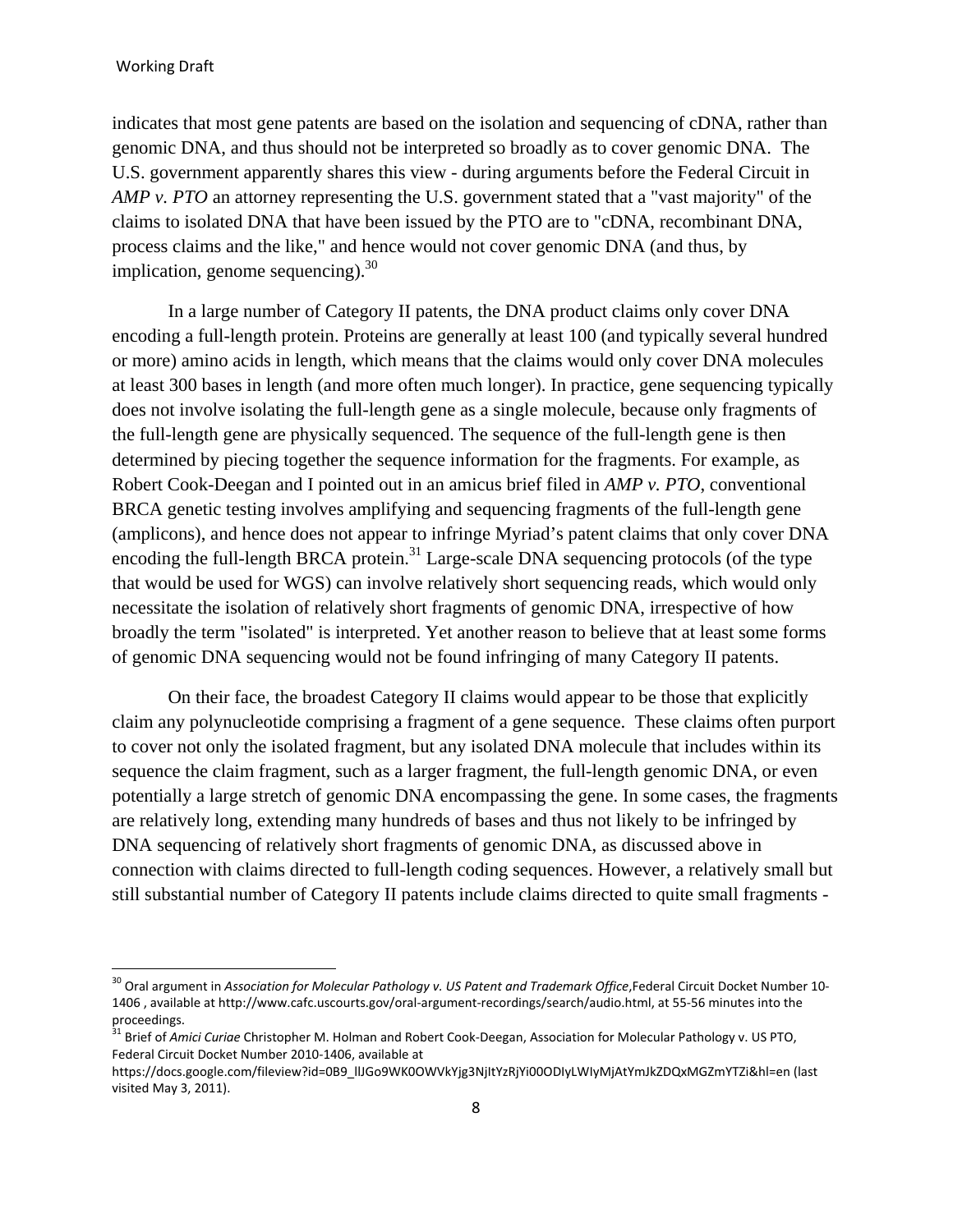for example, one of the patents purports to cover any isolated DNA molecule comprising any sequence of 10 or more contiguous bases appearing in the claimed gene sequence.<sup>32</sup>

If interpreted broadly, these fragment claims might cover any form of genomic DNA sequencing that requires the isolation of fragments of genomic DNA as short as 10 or 15 bases in length. However, the sheer breadth of such a claim might also be its downfall - a recent article suggests that fragment claims of this type could be declared invalid based on anticipation by a large number of prior art DNA sequences falling within the scope of the claim.<sup>33</sup> The expansive breadth of the claim would also raise substantial issues of patentability under the enablement and written description doctrines, for claiming much more than the inventor actually invented.

In short, it is far from certain that any Category II patents would be infringed by all modes of DNA sequencing, particularly next-generation technologies that arguably do not involve isolation of the claimed DNA molecules. For a large number of these patents, particularly those directed towards cDNA and full-length genes, infringement by DNA sequencing would appear unlikely, if not entirely out of the question.

## **Category III: Patents with Method Claims Potentially Infringed by Genetic Testing**

Category III comprises the 48 patents identified in the study that include one or more process claims that could potentially be infringed by at least some form of genetic testing (defined broadly to include all forms of genetic testing, including methodologies that do not involve determining the sequence of genomic DNA). There is some overlap between Category II and Category III - 21 of the patents analyzed include claims falling into both categories. And as was the case with Category II, it is facially apparent that some of the Category III patents could not be infringed by any form of genomic DNA sequencing (even though the claim might be infringed by some form of genetic testing that does not involve genomic DNA sequencing).<sup>34</sup>

Most of the claims in the Category III included specific technical limitations that would appear to preclude infringement by at least some modes of DNA sequencing. For example, many of the claims are directed toward methods of testing for the presence of a specific genetic variation in an individual, and are limited to methods that involve determining its presence by detecting hybridization to a nucleic acid or probe. It seems likely a court would interpret many (if not all) of these claims as limited to methods of genetic testing that involve direct detection of the hybridization event, and thus not encompassing DNA sequencing methodologies that only incidentally involve DNA hybridization, e.g., in the course of PCR amplification.<sup>35</sup> The term

 $\overline{\phantom{a}}$ 

 $32$  US Patent Number 5,559,023.

<sup>&</sup>lt;sup>33</sup> Thomas B. Kepler, Colin Crossman and Robert Cook-Deegan, Metastasizing patent claims on BRCA1, Genomics (2010), doi:10.1016/j.ygeno.2010.03.003.

 $34$  For example, some of the patents only include claims reciting methods of analyzing the amount of RNA expressed from a gene, or other relatively limited methods that would not encompass DNA sequencing.

 $35$  See, e.g., US Patent Numbers 5,580,727 and 5,756,288.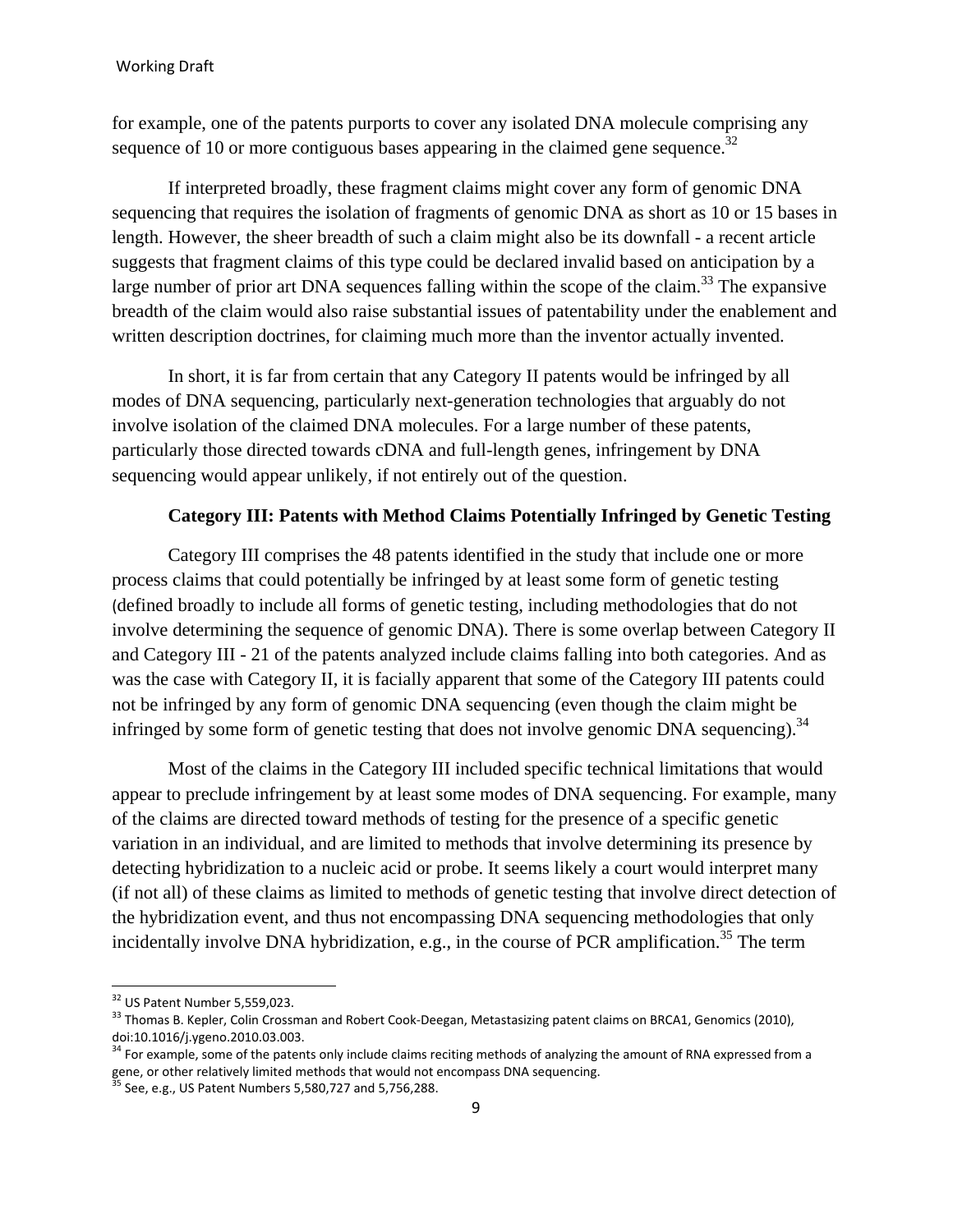"probe" is generally used to refer to a DNA molecule that incorporates a detectable label, such as a radioactive or fluorescent group, which would exclude much of the hybridization that occurs in the course of processing samples for DNA sequencing. Other claims in this category specifically require a PCR amplification step in order for there to be infringement, which would rule out DNA sequencing technologies that do not require PCR amplification, such as some nextgeneration technologies capable of sequencing a single DNA molecule.<sup>36</sup>

On their face, the broadest Category III patents are those with claims that purport to cover detection of a particular genetic variation by any means, without any explicit methodological limitations. A recent article identified broad method claims of this type as the most difficult to design around in genetic diagnostic testing, apparently based on an assumption that they would necessarily be infringed by virtually any mode of diagnostic testing for the claimed genetic variation, regardless of the analytical technique used  $^{37}$  Notably, of the 533 patents analyzed, I only found twelve that included claims of this nature. This finding suggests that these broad method claims, which some have identified as particularly problematic for genetic testing and genomic sequencing, are actually quite rare, and probably only appear in the relatively few instances in which, at the time the claims are drafted, the gene had been shown to be directly correlated with a medically significant Mendelian phenotype.

There is a good chance that a court would interpret most (if not all) of these twelve patents in a manner that would require not only that an alleged infringer physically determine the sequence of the DNA molecule, but also that the same entity analyze the resulting sequence data for the presence of the claims genetic variation, in order for infringement to occur. For example, in all but one of the twelve patents there is a clause in the claim specifying that the genetic variation "indicates" the presence of a medically significant phenotype, such as, for example, a lower likelihood of being diagnosed with bipolar disorder.<sup>38</sup> In a recent case involving claims directed towards a method of personalized medicine, the court interpreted a very similar "indicates" clause as requiring that a doctor be "warned or notified" of the relevant phenotype in order for there to be infringement.<sup>39</sup>

As a general matter, a finding of infringement requires that all steps in a claimed process are performed by a single entity.<sup>40</sup> In a situation where one entity simply sequences an individual's genomic DNA without recognizing the presence of the genetic variation, and a distinct and independent entity then analyzes the resulting genetic information for the existence

 $\overline{\phantom{a}}$ 

<sup>&</sup>lt;sup>36</sup> See, e.g., SMRT™ Technology, Pacific Biosciences Website, http://www.pacificbiosciences.com/smrt-biology/smrttechnology (last visited July 11, 2011) and Clarke J, Wu HC, Jayasinghe L, Patel A, Reid A, Bayley H, *Continuous base identification for single-molecule nanopore DNA sequencing*, Nature Nanotechnology 4 (4): 265–270 (2009). doi:10.1038/nnano.2009.12

<sup>&</sup>lt;sup>37</sup> Isabelle Huys et al. *Legal Uncertainty in the Area of Genetic Diagnostic Testing*, 27 Nature Biotechnology 903 (2009).<br><sup>38</sup> US Patent Number 6,458,541.<br><sup>39</sup> Prometheus Laboratories v. Mayo, 628 F.3d 1347 (Fed. Cir. 2

<sup>&</sup>lt;sup>40</sup> BMC Res., Inc. v. Paymentech, L.P, 498 F.3d 1373 (Fed. Cir. 2007), and *Muniauction, Inc. v. Thomson*, 532 F.3d 1318 (Fed. Cir. 2008).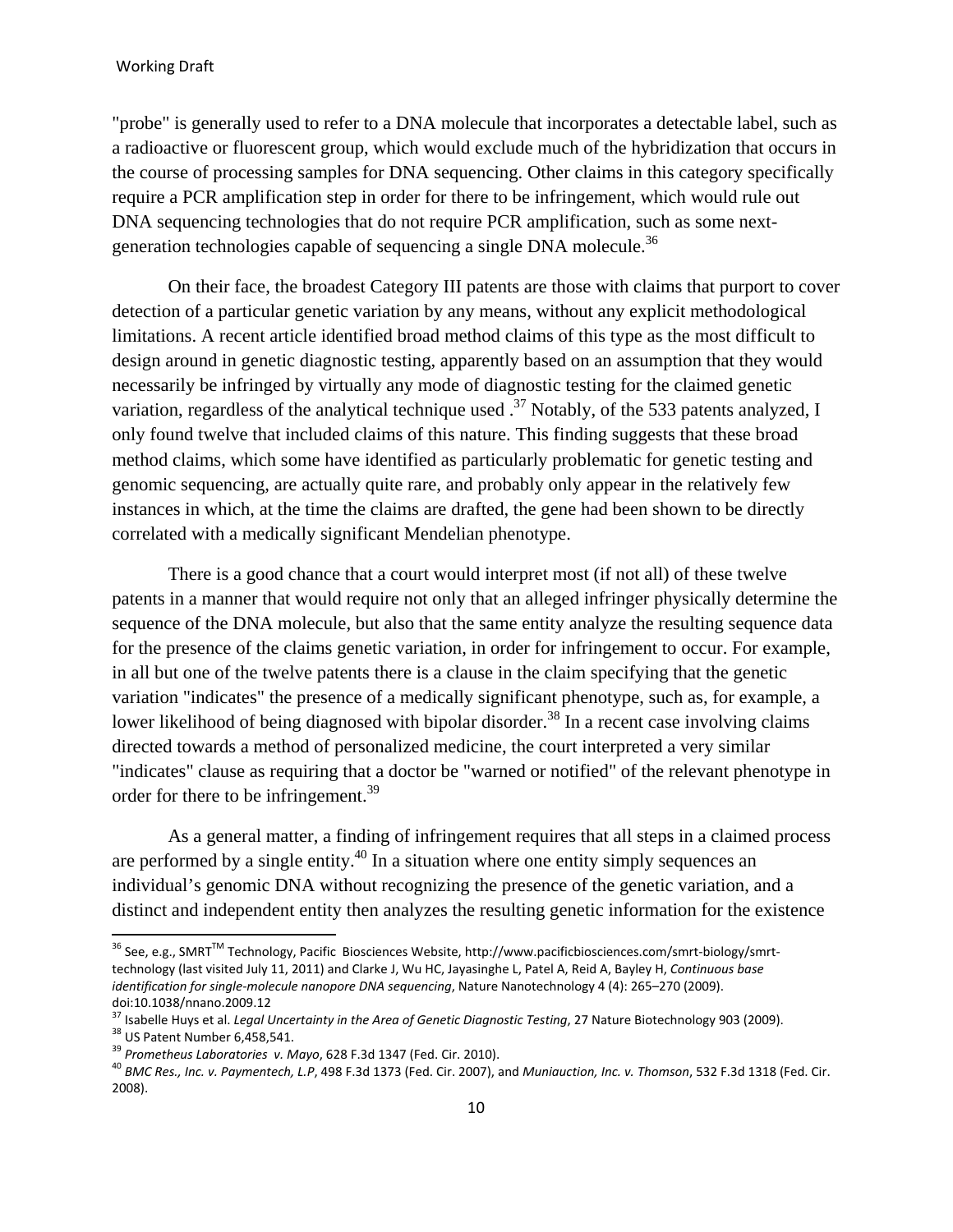$\overline{a}$ 

of the variation, it might well be the case that no party is liable for infringement. This would occur, for example, under a scenario where one company determines an individual's genomic DNA sequence, and an independent healthcare provider identifies any clinically significant genetic variations that might be present.

Only one of the twelve patents, U.S. Patent Number 6,432,644, has a broad method claim that does not include a limitation specifying that the presence of the claimed genetic variation "indicates" a likelihood of some specific phenotype. Claim 1 of this patent purports to claim any "method for diagnosing the presence of a polymorphism in human KCNE1 . . . which causes long QT syndrome wherein said method is performed by means which identify the presence of said polymorphism." Claim 3 of the patent depends from Claim 1 and specifically recites that presence of the polymorphism is determined by sequencing the KCNE1 gene. It is impossible to state with confidence exactly how a court would interpret this claim, but it seems likely that an entity that sequences the KCNE1 gene in the course of sequencing an individual's genome, but does not specifically look for the presence of the polymorphism (which will in any event not exist in the majority of individuals not afflicted by the disease), and thus does not engage in any diagnosis, would not be found infringing.

Furthermore, the broader the Category III method claims are interpreted, the more vulnerable they will be to invalidation, for reasons analogous to those discussed above in connection with broad Category II claims. The Federal Circuit recently provided an example of this in *Billups-Rothenberg v. Associated Regional and University Pathologists*,<sup>41</sup> which to my knowledge is the first human gene patent case involving an allegation of infringement by genetic testing that has actually resulted in a substantive judicial decision.42 In *Billups-Rothenberg*, the court found all of the asserted claims to be invalid, either because of anticipation by prior art, or for violation of the written description requirement. This is a good example of a point Robert Cook-Deegan and I attempted to make in our amicus brief filed in connection with AMP v. PTO - many gene patent claims relevant to genetic testing would face substantial validity issues if their owners ever attempt to enforce them in court.<sup>43</sup> In order to cover all modes of DNA sequencing, these gene patent claims would have to be interpreted very broadly, but the broader the claim that more vulnerable it is to invalidation. This might be part of the reason why, to date, there has been so little gene patent litigation in the context of genetic testing.

<sup>41 2011</sup> WL 1601996 (Fed. Cir. 2011), decided April 29,2011, Federal Circuit Docket No. 2010-1401.

<sup>42</sup> Christopher M. Holman, *Trend in Human Gene Patent Litigation*, SCIENCE 322:198-99 (2008); Christopher M. Holman, *The Impact of Human Gene Patents on Innovation and Access: A Survey of Human Gene Patent Litigation*, 76 UMKC L. REV. 295 (2007).

<sup>43</sup> Brief of *Amici Curiae* Christopher M. Holman and Robert Cook-Deegan, Association for Molecular Pathology v. US PTO, Federal Circuit docket number 2010-1406, available at

https://docs.google.com/fileview?id=0B9\_llJGo9WK0OWVkYjg3NjItYzRjYi00ODIyLWIyMjAtYmJkZDQxMGZmYTZi&hl=en (last visited May 3, 2011)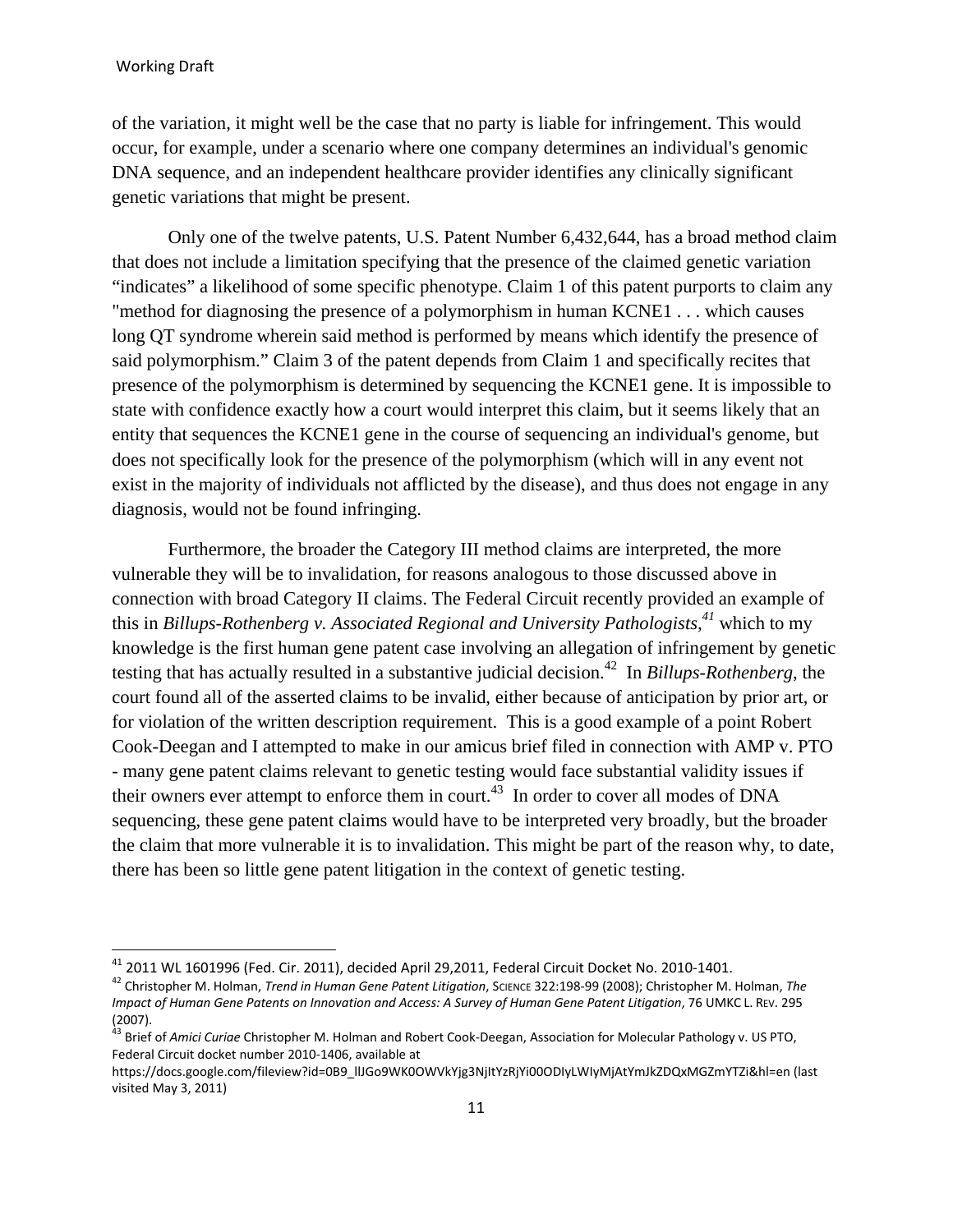#### Working Draft

As explained above, method claims that require both analysis of DNA molecules and analysis of DNA sequence would very likely not be infringed by an entity whose only action is limited to analysis of DNA, such as by performing WGS, if that entity does not also engage in analysis of the sequence. By the same token, an entity such as a doctor or genetic counselor who only analyzes the sequence data, without physically sequencing the DNA, is unlikely to be found liable for patent infringement. Significantly, in a recent decision the Federal Circuit explicitly stated that a claim purporting to cover the mere act of thinking about a physiological correlation would be *per se* patent ineligible.<sup>44</sup> This implies that once an individual's genome has been sequenced, an entity (such as a doctor or genetic counselor) could not be found liable for patent infringement for simply analyzing the data. In any event, as a practical matter it is extremely rare, if not unheard of, for a healthcare provider to be directly sued simply for practicing medicine.

As DNA sequencing technology advances, it seems inevitable that more and more individuals will obtain their own genome sequences. My research has led me to conclude that human gene patents will in all likelihood not prove a significant impediment to the widespread commercialization and utilization of WGS in the US. However, if I am wrong, there are mechanisms available for circumventing U.S. patents that could be implemented, such as having DNA sequencing performed outside the U.S., or perhaps even on an Indian reservation.<sup>45</sup> Once an individual obtains their own personal genome sequence, it does not appear that patents will pose any obstacle to them having the sequence information analyzed. For example, a recent publication reported that with genomic sequence data in hand, one would be able to analyze for BRCA mutations without infringing any patent.<sup>46</sup> Significantly, the Federal Circuit has unambiguously held that importation of data generated by a patented method does not constitute an infringement, so sequence data generated outside the US could be imported for use and analysis in the US. $47$ 

## **The Jensen & Murray Study Provides No Quantitative Measure of the Extent to Which Genetic Testing Would Infringe Gene Patents**

At this point it should be quite apparent that the Study provides absolutely no basis to infer that 20%, or for that matter any defined percent of human genes are covered by patents that would be infringed by sequencing the gene, or for that matter studying or using the gene. To further illustrate this point, note that some of the gene patents identified in the study are directed towards DNA microarrays, which simultaneously employ DNA fragments representing many hundreds or even thousands of distinct human genes.<sup>48</sup> For example, Claim 1 of US patent

<sup>&</sup>lt;sup>44</sup> Prometheus Laboratories v. Mayo, 628 F.3d 1347 (Fed. Cir. 2010).

<sup>&</sup>lt;sup>45</sup> Specialty House of Creation, Incorporated v. Quapaw Tribe of Oklahoma, 4-10-cv-00371 (OKND January 27, 2011, Order)<br>(Frizzell, J.) (Indian tribe enjoys sovereign immunity from patent infringement suits).

<sup>&</sup>lt;sup>46</sup> Steven L. Salzberg and Mihaela Pertrea, *Do-It-Yourself Genetic Testing*, Genome Biology 11:404 (2010).<br><sup>47</sup> Bayer AG v. Housey Pharmaceuticals , 340 F.3d 1367 (Fed. Cir. 2003).<br><sup>48</sup> This was explicitly pointed out b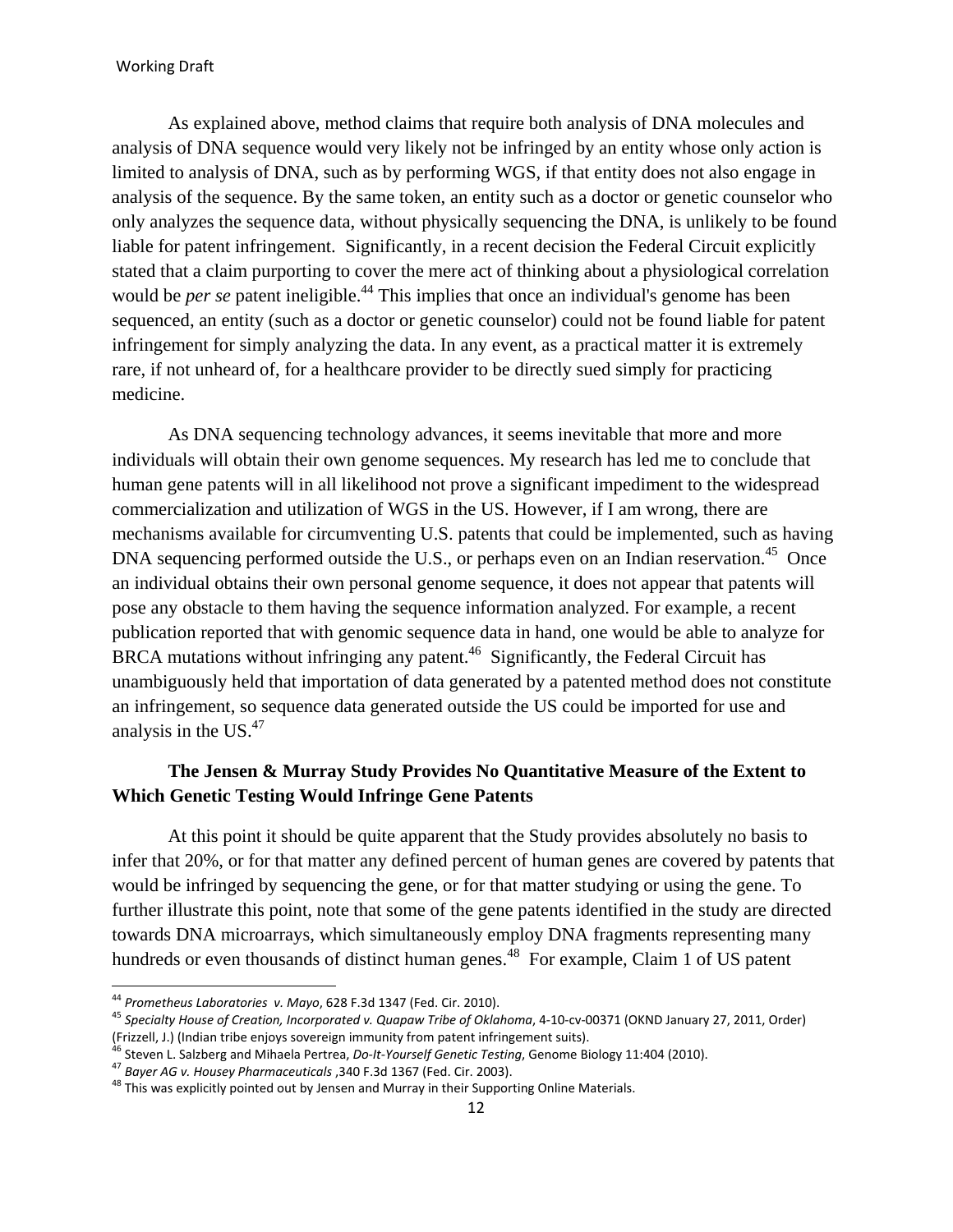number 6,500,938 claims "A combination comprising a plurality of polynucleotide probes, wherein said plurality of probes are SEQ ID NOs:1-1490.<sup> $49$ </sup> This patent claim does not recite any full-length gene sequence, only specific probes derived from portions of cDNA fragments representing distinct human genes.

Significantly, the claim would only be infringed by a product comprising a specific combination of all 1490 unique probes, e.g., as components of a microarray. If even one of these probes is missing, the product would not infringe the claim. In fact, different probes capable of identifying the exact same genes could be used as substitutes, as long as the specifically claimed probes are not used in the specific combination defined by the patent claim. It is absurd to suggest that this patent confers ownership on these 1490 genes. In particular, this patent has absolutely no implications for WGS, or for the vast majority of research or diagnostics uses of these genes.

Bear in mind that the Study's conclusion that 20% of human genes are mentioned in US patents is based entirely on the fact that the authors found 4382 human genes that were mentioned in patent claims (which represented about 20% of known human genes at that time). Thus, this single microarray claim, by virtue of the fact that it mentions probes representing up to 1490 human genes, could account for up to one third of the human genes identified by Jensen and Murray as "mentioned" in patent claims.

Another factor undercutting an assumption that 20% of genes are patented is the fact that a large percentage of the patents identified in the Study are no longer in force. The patents identified in the study are already beginning to reach the end of the statutory term - as of April 2011 the 15 oldest patents had already expired, and many more will join them over the next several years. On top of that, as of April 2011 30% of the remaining patents in the data set have been terminated because the patent owners have failed to pay the necessary fees to maintain them in force. $50$ 

#### **The Incyte Patents**

 $\overline{\phantom{a}}$ 

The Study identified Incyte Pharmaceuticals/Incyte Genomics ("Incyte"), a company founded around a platform technology for identifying and sequencing cDNA molecules, as the top gene patent assignee. According to Jensen and Murray, Incyte's "IP rights cover 2000 human genes," which would represent close to half of the genes identified in the Study as "explicitly

<sup>&</sup>lt;sup>49</sup> For another example, see US Patent Number 6,607,879 (Claim 1: A composition comprising a plurality of cDNAs for use in detecting the altered expression of genes in an immunological response, wherein said plurality of cDNAs comprises SEQ ID NOs:1-1508 or the complete complements thereof.).

<sup>&</sup>lt;sup>50</sup> Patent owners are required to pay maintenance fees periodically after the patent issues, and if they fail to do so the patent expires, although there are mechanisms for reviving expired patents in some instances where failure to pay maintenance fee was unintentional or unavoidable. 35 U.S.C. 41.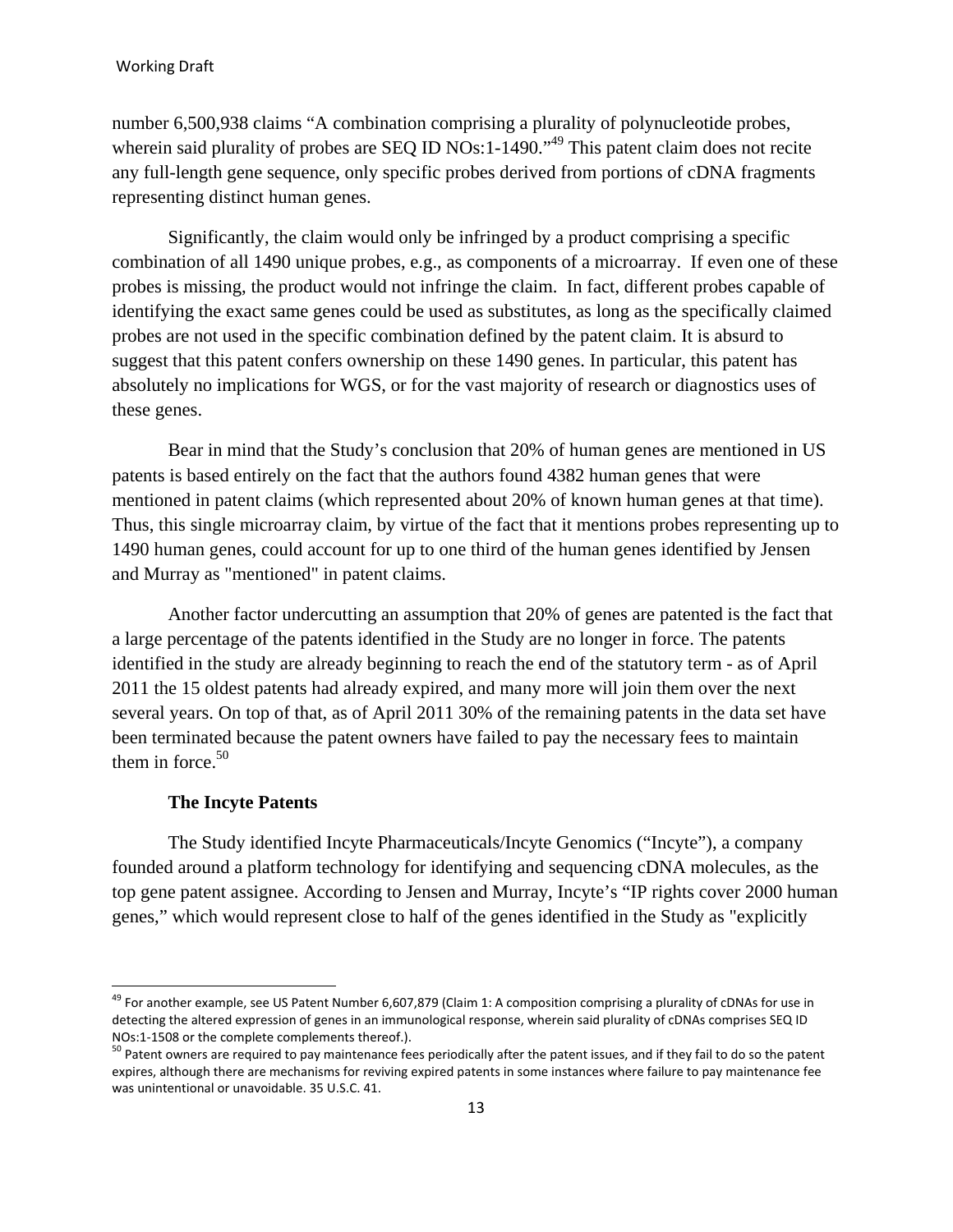claimed as US IP."51 Thus, it would be informative to look closer at these patents which form much of the basis for the Myth.

A search of the USPTO Public Pairs system conducted on April 11, 2011 showed that only 37 of the 398 Incyte patents flagged in the Study are still in force - the others have all expired owing to Incyte's failure to pay the necessary maintenance fees.<sup>52</sup> The claims in the Incyte patents are directed primarily to recombinant use of the gene for the expression of the encoded protein. Clearly the main value Incyte saw in patenting genes was based on the potential that someday the protein encoded by the gene might prove commercially significant, such as would be the case if the protein were to be approved for use as a biologic drug. When this failed to materialize, they made a rational decision to forgo paying the relatively modest maintenance fees required to keep the patents in force. This implies that Incyte concluded (correctly in my view) that most of its human gene patents would not cover other commercially significant uses of the genes, such as diagnostic testing or WGS.

My review of many of the other gene patents identified by the Study suggest that this is generally the case - most were written with protein production in mind, and very few include claims drafted in a manner likely to encompass DNA sequencing. Some of the owners of these patents have probably continued to maintain these patents because it is easier to pay the relatively nominal maintenance fees than to thoroughly assess the value of their patents. But because of the sheer number of gene patents owned by Incyte, the cost of maintaining them became significant, which might explain why the company has been much more aggressive in cutting its losses than gene patent owners as a whole.

## **Policy Implications**

 $\overline{\phantom{a}}$ 

A recent Science article on gene patents reported that a lawyer for a company developing multiplex genetic diagnostic tests initially feared that his company would need to spend \$35 million in legal fees investigating whether their technology would infringe gene patents, but that later after he had "fully analyzed the patents on a handful of genes that [his company] might use, he was encouraged, finding plenty of room to operate."<sup>53</sup> His experience is very consistent with my findings - although many patents have issued with claims mentioning human genes, in actuality few if any are likely to prove substantial impediments to WGS and other forms of multiplex genetic testing.

As alluded to by Judge Moore during oral arguments before the Federal Circuit in *AMP v. PTO*, a decision by the court that results in the wholesale invalidation of gene patents would raise serious policy concerns by disrupting the expectations of investors in biotechnology, who

<sup>&</sup>lt;sup>51</sup> Kyle Jensen & Fiona Murray, *Intellectual Property Landscape of the Human Genome,* 310 Science 239 (2005).<br><sup>52</sup> http://portal.uspto.gov/external/portal/pair (last visited July 11, 2011).<br><sup>53</sup> Sam Kean, *The Human Geno*